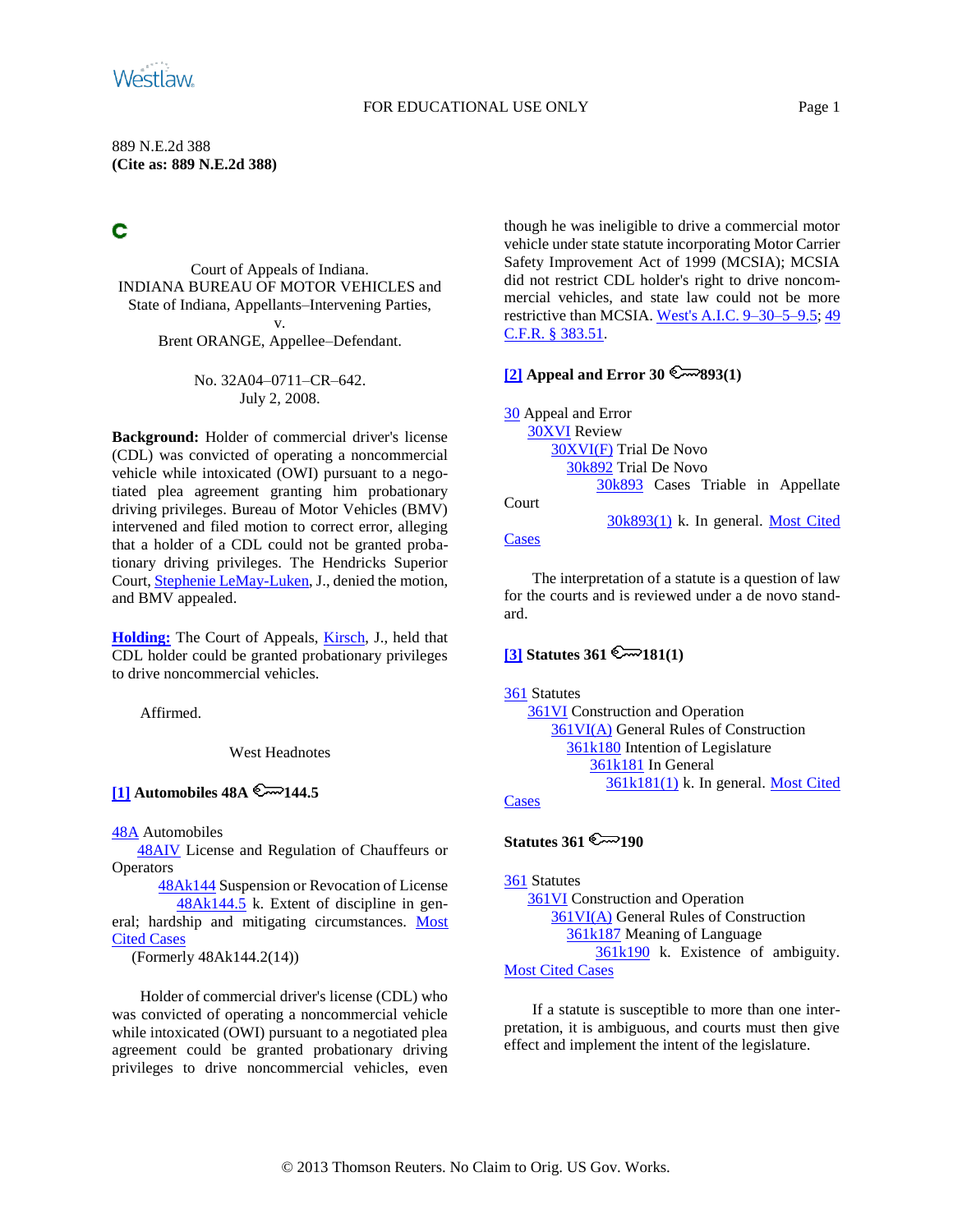### 889 N.E.2d 388 **(Cite as: 889 N.E.2d 388)**

# $[4]$  **Statutes 361**  $\mathbb{R}$  181(2)

## [361](http://www.westlaw.com/KeyNumber/Default.wl?rs=dfa1.0&vr=2.0&CMD=KEY&DocName=361) Statutes

[361VI](http://www.westlaw.com/KeyNumber/Default.wl?rs=dfa1.0&vr=2.0&CMD=KEY&DocName=361VI) Construction and Operation [361VI\(A\)](http://www.westlaw.com/KeyNumber/Default.wl?rs=dfa1.0&vr=2.0&CMD=KEY&DocName=361VI%28A%29) General Rules of Construction [361k180](http://www.westlaw.com/KeyNumber/Default.wl?rs=dfa1.0&vr=2.0&CMD=KEY&DocName=361k180) Intention of Legislature [361k181](http://www.westlaw.com/KeyNumber/Default.wl?rs=dfa1.0&vr=2.0&CMD=KEY&DocName=361k181) In General [361k181\(2\)](http://www.westlaw.com/KeyNumber/Default.wl?rs=dfa1.0&vr=2.0&CMD=KEY&DocName=361k181%282%29) k. Effect and conse-quences. [Most Cited Cases](http://www.westlaw.com/Digest/Default.wl?rs=dfa1.0&vr=2.0&CMD=MCC&DocName=361k181%282%29)

# **Statutes 361 2 184**

[361](http://www.westlaw.com/KeyNumber/Default.wl?rs=dfa1.0&vr=2.0&CMD=KEY&DocName=361) Statutes

[361VI](http://www.westlaw.com/KeyNumber/Default.wl?rs=dfa1.0&vr=2.0&CMD=KEY&DocName=361VI) Construction and Operation [361VI\(A\)](http://www.westlaw.com/KeyNumber/Default.wl?rs=dfa1.0&vr=2.0&CMD=KEY&DocName=361VI%28A%29) General Rules of Construction [361k180](http://www.westlaw.com/KeyNumber/Default.wl?rs=dfa1.0&vr=2.0&CMD=KEY&DocName=361k180) Intention of Legislature [361k184](http://www.westlaw.com/KeyNumber/Default.wl?rs=dfa1.0&vr=2.0&CMD=KEY&DocName=361k184) k. Policy and purpose of act. [Most Cited Cases](http://www.westlaw.com/Digest/Default.wl?rs=dfa1.0&vr=2.0&CMD=MCC&DocName=361k184)

# **Statutes 361 205**

[361](http://www.westlaw.com/KeyNumber/Default.wl?rs=dfa1.0&vr=2.0&CMD=KEY&DocName=361) Statutes

**[361VI](http://www.westlaw.com/KeyNumber/Default.wl?rs=dfa1.0&vr=2.0&CMD=KEY&DocName=361VI)** Construction and Operation [361VI\(A\)](http://www.westlaw.com/KeyNumber/Default.wl?rs=dfa1.0&vr=2.0&CMD=KEY&DocName=361VI%28A%29) General Rules of Construction [361k204](http://www.westlaw.com/KeyNumber/Default.wl?rs=dfa1.0&vr=2.0&CMD=KEY&DocName=361k204) Statute as a Whole, and Intrinsic Aids to Construction

[361k205](http://www.westlaw.com/KeyNumber/Default.wl?rs=dfa1.0&vr=2.0&CMD=KEY&DocName=361k205) k. In general. [Most Cited Cases](http://www.westlaw.com/Digest/Default.wl?rs=dfa1.0&vr=2.0&CMD=MCC&DocName=361k205)

In construing a statute, courts must examine the whole statute and not give too much meaning to any particular word or words in isolation, but should extract the purpose of the legislation and avoid an unjust or absurd result.

**\*389** [Steve Carter,](http://www.westlaw.com/Find/Default.wl?rs=dfa1.0&vr=2.0&DB=PROFILER-WLD&DocName=0367394801&FindType=h) Attorney General of Indiana, [Elizabeth Rogers,](http://www.westlaw.com/Find/Default.wl?rs=dfa1.0&vr=2.0&DB=PROFILER-WLD&DocName=0464289701&FindType=h) Deputy Attorney General, Indianapolis, IN, Attorneys for Appellants.

[Brian J. Johnson,](http://www.westlaw.com/Find/Default.wl?rs=dfa1.0&vr=2.0&DB=PROFILER-WLD&DocName=0423895601&FindType=h) Hostetter & O'Hara, Brownsburg, IN, Attorney for Appellee.

### **OPINION**

[KIRSCH,](http://www.westlaw.com/Find/Default.wl?rs=dfa1.0&vr=2.0&DB=PROFILER-WLD&DocName=0169261001&FindType=h) Judge.

Intervenor, the Indiana Bureau of Motor Vehicles (the "BMV"), appeals the trial court's denial of its motion to correct error holding that Brent Orange ("Orange") was entitled to his plea-negotiated probationary driving privileges after Orange, who held a commercial driver's license ("CDL"), was convicted of operating a noncommercial vehicle while intoxicated ("OWI"). The issue before us is whether Indiana law prohibits probationary driving privileges for a driver who holds a CDL and is convicted of OWI while driving a noncommercial vehicle.

We affirm. $\frac{FN1}{FN}$  $\frac{FN1}{FN}$  $\frac{FN1}{FN}$ 

<span id="page-1-5"></span><span id="page-1-4"></span>[FN1.](#page-1-5) We held oral argument on June 3, 2008. We commend counsel on their oral and written advocacy.

### **FACTS AND PROCEDURAL HISTORY**

Orange pled guilty to OWI as a Class C misdemeanor. The conviction administratively disqualified Orange's CDL. However,**\*390** as part of Orange's negotiated plea agreement, the trial court granted him probationary driving privileges. $\frac{FN2}{FN}$  $\frac{FN2}{FN}$  $\frac{FN2}{FN}$ 

> <span id="page-1-7"></span><span id="page-1-6"></span>[FN2.](#page-1-7) Orange's probationary driving privileges restricted his right to drive for 180 days, limiting it to only to and from work and imposing other probation requirements.

The BMV petitioned to intervene and filed a motion to correct error claiming that the trial court erred in granting probationary driving privileges because Indiana law prohibits the granting of probationary driving privileges to a person holding a CDL. Orange responded, contending that his OWI conviction disqualified his CDL, permitting the court to authorize probationary driving privileges to his underlying operator's license. The trial court agreed. The BMV now appeals.

### <span id="page-1-3"></span><span id="page-1-2"></span><span id="page-1-1"></span><span id="page-1-0"></span>**DISCUSSION AND DECISION**

[\[1\]\[2\]](#page-0-0)[\[3\]\[4\]](#page-0-1) The issue before us is whether the  $\underline{IC}$ <br> $\underline{D-5-9.5}$  prohibits granting probationary  $9-30-5-9.5$  prohibits granting probationary non-commercial driving privileges to a driver with a CDL when he is convicted of OWI in a noncommercial vehicle. The interpretation of a statute is a question of law for the courts and is reviewed under a *de novo* standard. *[Manigault v. State,](http://www.westlaw.com/Find/Default.wl?rs=dfa1.0&vr=2.0&DB=578&FindType=Y&ReferencePositionType=S&SerialNum=2015312843&ReferencePosition=687)* [881 N.E.2d 679,](http://www.westlaw.com/Find/Default.wl?rs=dfa1.0&vr=2.0&DB=578&FindType=Y&ReferencePositionType=S&SerialNum=2015312843&ReferencePosition=687)  [687 \(Ind.Ct.App.2008\).](http://www.westlaw.com/Find/Default.wl?rs=dfa1.0&vr=2.0&DB=578&FindType=Y&ReferencePositionType=S&SerialNum=2015312843&ReferencePosition=687) The rules of statutory construction require courts to give the words of a statute their plain and ordinary meaning unless the statute otherwise provides definitions, or "unless the construction is plainly repugnant to the intent of the legislature." [IC 1–1–4–1;](http://www.westlaw.com/Find/Default.wl?rs=dfa1.0&vr=2.0&DB=1000009&DocName=INS1-1-4-1&FindType=L) *[Clark v. Hunter,](http://www.westlaw.com/Find/Default.wl?rs=dfa1.0&vr=2.0&DB=578&FindType=Y&ReferencePositionType=S&SerialNum=2011534729&ReferencePosition=1210)* [861 N.E.2d](http://www.westlaw.com/Find/Default.wl?rs=dfa1.0&vr=2.0&DB=578&FindType=Y&ReferencePositionType=S&SerialNum=2011534729&ReferencePosition=1210)  [1202, 1210 \(Ind.Ct.App.2007\).](http://www.westlaw.com/Find/Default.wl?rs=dfa1.0&vr=2.0&DB=578&FindType=Y&ReferencePositionType=S&SerialNum=2011534729&ReferencePosition=1210) However, if a statute is susceptible to more than one interpretation, it is ambiguous. *[Avant v. State,](http://www.westlaw.com/Find/Default.wl?rs=dfa1.0&vr=2.0&DB=578&FindType=Y&ReferencePositionType=S&SerialNum=2002734737&ReferencePosition=540)* [779 N.E.2d 538, 540](http://www.westlaw.com/Find/Default.wl?rs=dfa1.0&vr=2.0&DB=578&FindType=Y&ReferencePositionType=S&SerialNum=2002734737&ReferencePosition=540)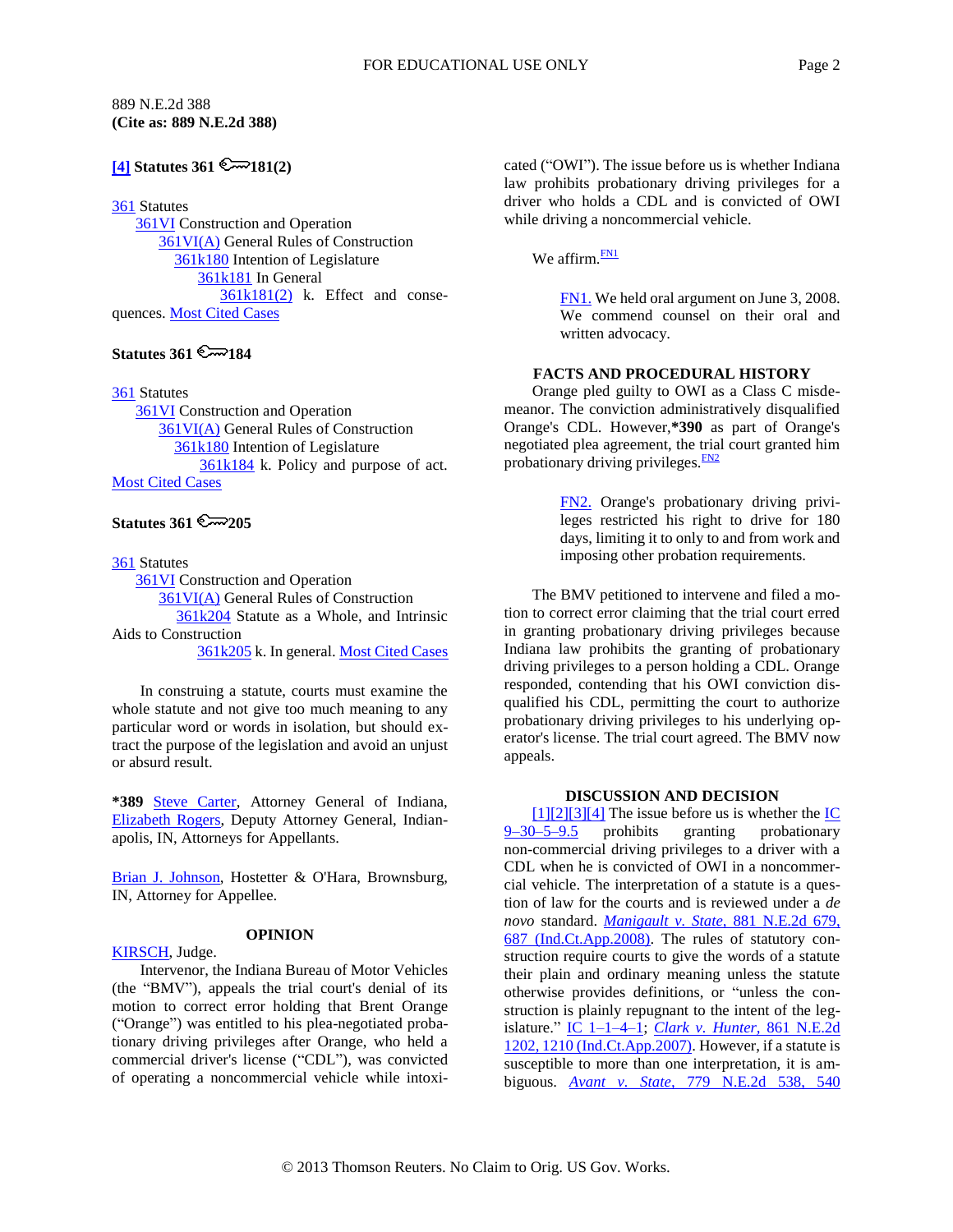### 889 N.E.2d 388 **(Cite as: 889 N.E.2d 388)**

[\(Ind.Ct.App.2002\).](http://www.westlaw.com/Find/Default.wl?rs=dfa1.0&vr=2.0&DB=578&FindType=Y&ReferencePositionType=S&SerialNum=2002734737&ReferencePosition=540) If a statute is ambiguous, then courts must "give effect, and implement the intent of the legislature." *[Id.](http://www.westlaw.com/Find/Default.wl?rs=dfa1.0&vr=2.0&FindType=Y&SerialNum=2002734737)* In doing so, courts must examine the whole statute and not give too much meaning to any particular word or words in isolation, but should extract the purpose of the legislation and avoid an unjust or absurd result. *[Id.](http://www.westlaw.com/Find/Default.wl?rs=dfa1.0&vr=2.0&FindType=Y&SerialNum=2002734737)* [at 540–41.](http://www.westlaw.com/Find/Default.wl?rs=dfa1.0&vr=2.0&FindType=Y&SerialNum=2002734737)

IC 9-30-5-9.5 provides, "... probationary driving privileges under this chapter do not apply to a person who holds a commercial driver's license in accordance with the federal Motor Carrier Safety Improvement Act of 1999."

The BMV argues that, because Orange had a CDL, he was excluded from having probationary driving privileges pursuant to [IC 9–30–5–9.5.](http://www.westlaw.com/Find/Default.wl?rs=dfa1.0&vr=2.0&DB=1000009&DocName=INS9-30-5-9.5&FindType=L) The BMV claims that the trial court's ruling rendered  $IC$ [9–30–5–9.5](http://www.westlaw.com/Find/Default.wl?rs=dfa1.0&vr=2.0&DB=1000009&DocName=INS9-30-5-9.5&FindType=L) meaningless because it permitted a person holding a CDL to have probationary driving privileges. The purpose of  $\underline{IC}$  9–30–5–9.5, the BMV claims, is to prohibit the holder of a CDL, who is convicted of an alcohol-related driving offense, from receiving any probationary driving privileges.

In response, Orange argues that [IC 9–30–5–9.5](http://www.westlaw.com/Find/Default.wl?rs=dfa1.0&vr=2.0&DB=1000009&DocName=INS9-30-5-9.5&FindType=L) "should be interpreted as prohibiting a probationary license only with respect to Orange's [commercial driving] privileges." *Appellee's Br.* at 4. Orange claims that the trial court's decision was correct because his CDL privileges were disqualified upon his OWI conviction, and therefore, he did not "hold" a CDL at the time the trial court granted him probationary driving privileges. $\frac{FN3}{FN3}$  $\frac{FN3}{FN3}$  $\frac{FN3}{FN3}$ 

> <span id="page-2-1"></span><span id="page-2-0"></span>[FN3.](#page-2-1) Orange also contends that denying the holders of CDLs probationary operators privileges would be a denial of equal protection and his privileges and immunities as secured by the United States and Indiana constitutions. Because we resolve this case on statutory construction grounds, we do not reach Orange's constitutional arguments.

To promote safe travel, to lower the probability and severity of CMV accidents throughout the United States and to ensure**\*391** that persons responsible for driving commercial motor vehicles ("CMV")  $\frac{FN4}{FN}$  $\frac{FN4}{FN}$  $\frac{FN4}{FN}$  are qualified to operate their vehicles, the federal government passed the Motor Carrier Safety Improvement Act of 1999 ("MCSIA"), *Pub.L. No.* 106-159, § [4, 113 Stat. 1749 \(1999\).](http://www.westlaw.com/Find/Default.wl?rs=dfa1.0&vr=2.0&DB=1077005&DocName=UU%28I0E58750027-494A32B1777-39EA3A8335C%29&FindType=l) To ensure federal support in highway funding, Indiana enacted [IC 9–24–6–2,](http://www.westlaw.com/Find/Default.wl?rs=dfa1.0&vr=2.0&DB=1000009&DocName=INS9-24-6-2&FindType=L) which incorporated by reference the provisions of the MCSIA and required the BMV to adopt various rules to carry out these provisions and to otherwise regulate persons required to hold CDLs. In particular, [IC](http://www.westlaw.com/Find/Default.wl?rs=dfa1.0&vr=2.0&DB=1000009&DocName=INS9-24-6-2&FindType=L&ReferencePositionType=T&ReferencePosition=SP_a83b000018c76)   $\frac{9-24-6-2(b)}{1}$  provides, "The rules must carry out  $\frac{49}{1}$ [U.S.C. 521,](http://www.westlaw.com/Find/Default.wl?rs=dfa1.0&vr=2.0&DB=1000546&DocName=49USCAS521&FindType=L) [49 U.S.C. 31104,](http://www.westlaw.com/Find/Default.wl?rs=dfa1.0&vr=2.0&DB=1000546&DocName=49USCAS31104&FindType=L) [49 U.S.C. 31301](http://www.westlaw.com/Find/Default.wl?rs=dfa1.0&vr=2.0&DB=1000546&DocName=49USCAS31301&FindType=L) through [31306,](http://www.westlaw.com/Find/Default.wl?rs=dfa1.0&vr=2.0&DB=1000546&DocName=49USCAS31306&FindType=L) [49 U.S.C. 31308](http://www.westlaw.com/Find/Default.wl?rs=dfa1.0&vr=2.0&DB=1000546&DocName=49USCAS31308&FindType=L) through [31317,](http://www.westlaw.com/Find/Default.wl?rs=dfa1.0&vr=2.0&DB=1000546&DocName=49USCAS31317&FindType=L) and 49 CFR 383 through 384, and may not be more restrictive than the federal Motor Carrier Safety Improvement Act of 1999 (MCSIA) (Public Law [106–159.1](http://www.westlaw.com/Find/Default.wl?rs=dfa1.0&vr=2.0&DB=1077005&DocName=UU%28I0E58750027-494A32B1777-39EA3A8335C%29&FindType=l)13 Stat. 1748)."

> <span id="page-2-2"></span>[FN4.](#page-2-3) A commercial motor vehicle is defined as "a motor vehicle used in commerce to transport passengers or property that ... has a gross weight of at least 26,001 pounds..., or a lesser gross vehicle weight rating ... but not less than a gross vehicle weight rating of 10,001 pounds;" or used to transport hazardous materials. [49 U.S.C. § 31301\(3\).](http://www.westlaw.com/Find/Default.wl?rs=dfa1.0&vr=2.0&DB=1000546&DocName=49USCAS31301&FindType=L&ReferencePositionType=T&ReferencePosition=SP_d08f0000f5f67) [49](http://www.westlaw.com/Find/Default.wl?rs=dfa1.0&vr=2.0&DB=1000546&DocName=49USCAS31301&FindType=L&ReferencePositionType=T&ReferencePosition=SP_1e9a0000fd6a3)  [U.S.C. § 31301\(6\)](http://www.westlaw.com/Find/Default.wl?rs=dfa1.0&vr=2.0&DB=1000546&DocName=49USCAS31301&FindType=L&ReferencePositionType=T&ReferencePosition=SP_1e9a0000fd6a3) separately defines "driver's license" as "a license issued by a State to an individual authorizing the individual to operate a motor vehicle on highways."

A number of sections of MCSIA, the regulations promulgated thereunder and the Indiana Code are called into play by this case:

### [49 U.S.C. 31311\(A\)\(10\)](http://www.westlaw.com/Find/Default.wl?rs=dfa1.0&vr=2.0&DB=1000546&DocName=49USCAS31311&FindType=L) provides:

(A) The State may not issue a commercial driver's license to an individual during a period in which the individual is disqualified from operating a commercial motor vehicle or the individual's driver's license is revoked, suspended, or canceled.

(B) The State may not issue a special license or permit (including a provisional or temporary license) to an individual who holds a commercial driver's license that permits the individual to drive a commercial motor vehicle during a period in which—

<span id="page-2-3"></span>(i) the individual is disqualified from operating a commercial motor vehicle; or

(ii) the individual's driver's license is revoked,